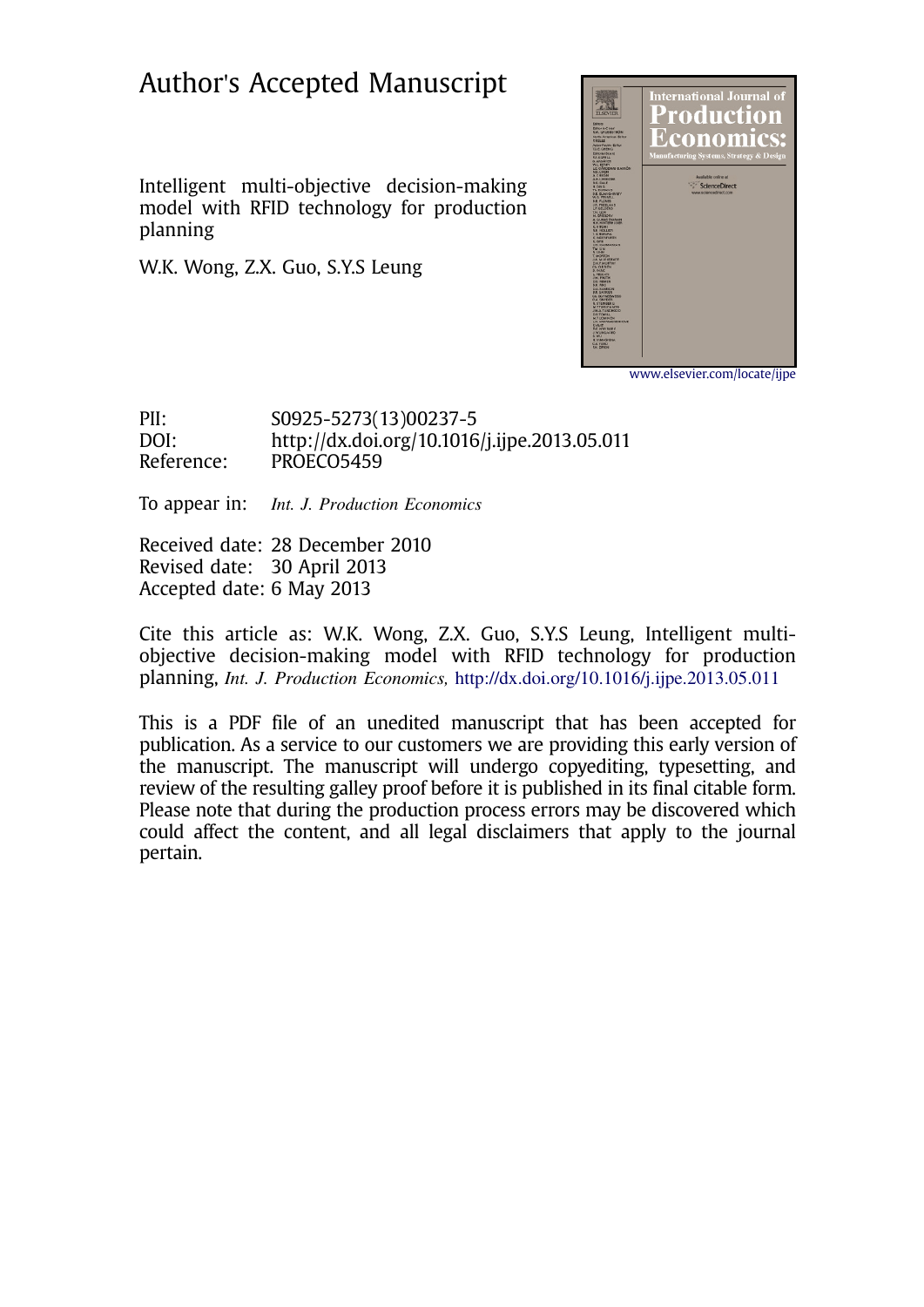## **Intelligent multi-objective decision-making model with RFID technology for production planning**

W.K. Wong<sup>a,\*</sup>, Z.X. Guo<sup>b,\*</sup>, S.Y.S Leung<sup>a</sup>

*a Institute of Textiles and Clothing, The Hong Kong Polytechnic University, Hunghom, Kowloon, Hong Kong, P. R. China b Business School, Sichuan University, Chengdu 610065, P. R. China* \*Corresponding author. Tel.: +86 28 85417867, Fax: +86 28 85415628.

*E-mail address:*tcwongca@inet.polyu.edu.hk (W.K. Wong), zx.guo@alumni.polyu.edu.hk (Z.X. Guo).

NUSCI

## **Abstract**

A multi-objective production planning problem in the labor-intensive manufacturing industry is investigated. An intelligent and real-time multi-objective decision-making model is developed to provide timely and effective solutions for this problem by integrating RFID technology with intelligent optimization techniques, in which RFID technology is used to collect real-time production data, a novel  $(\mu / \rho + \lambda)$ -evolution strategy process with self-adaptive population size and novel recombination operation is proposed and integrated with effective non-dominated sorting and pruning techniques to generate Pareto optimal solutions for real-world production. Experiments based on industrial data were conducted to evaluate the effectiveness of the proposed model. Experimental results show that the proposed model can effectively solve the investigated problem by providing production planning solutions superior to industrial solutions.